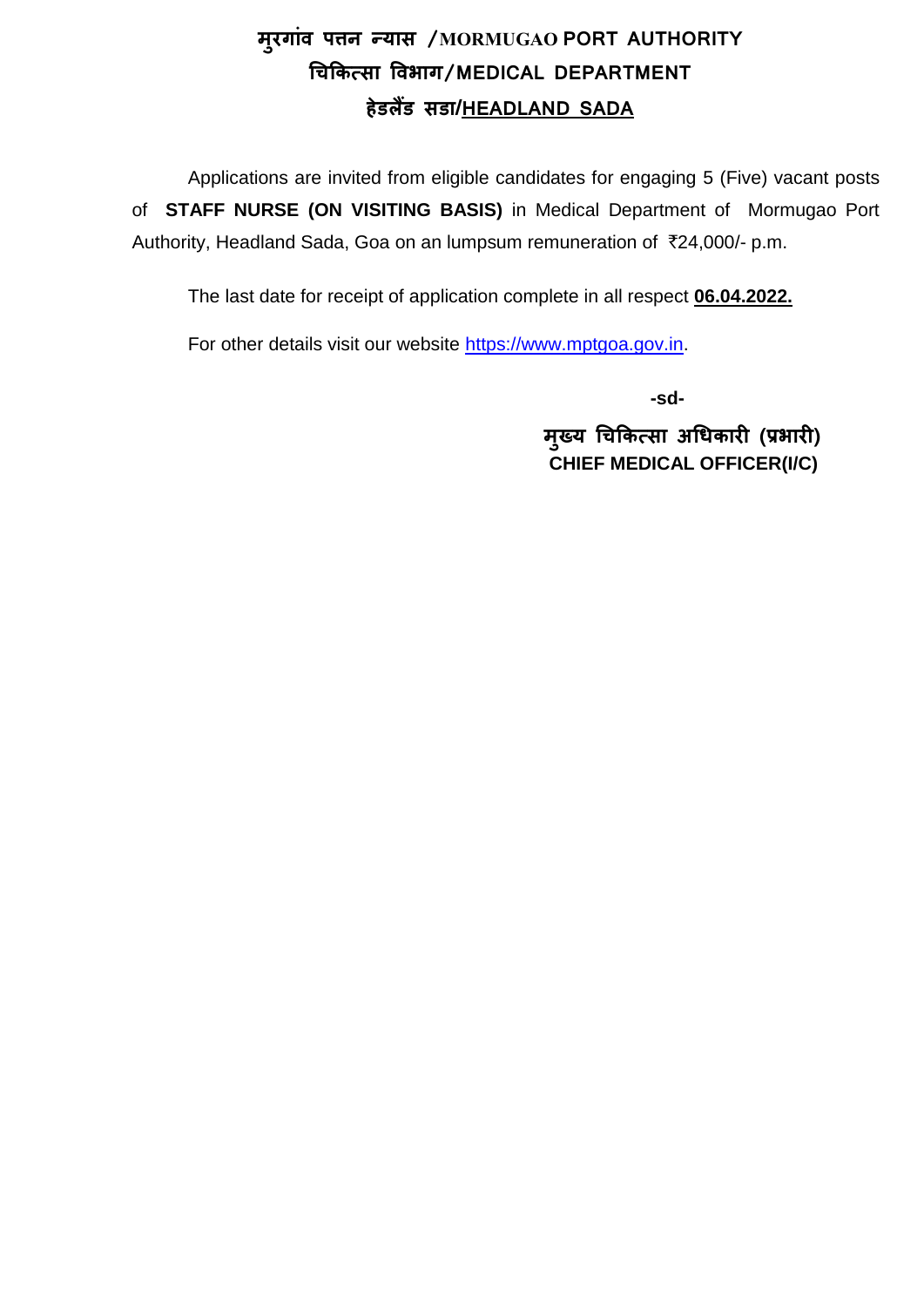#### **MORMUGAO PORT AUTHORITY Medical Department Headland Sada**

Ref. No. : MD/16/2022/ Dated: 22/03/2022

### INVITING APPLICATIONS FOR ENGAGING STAFF NURSE (ON VISITING BASIS)

| 1. | Designation                  | $\mathbf{L}$                | <b>STAFF NURSE (on Visiting basis)</b>                                                                                                      |
|----|------------------------------|-----------------------------|---------------------------------------------------------------------------------------------------------------------------------------------|
| 2. | Requirement                  | $\mathcal{L}^{\mathcal{L}}$ | 05 (Five) numbers                                                                                                                           |
| 3. | Age                          |                             | Upto 30 years.                                                                                                                              |
| 4. | Visiting<br>remuneration     | $\mathcal{L}$               | Rs.24,000/- per month.                                                                                                                      |
| 5. | Educational<br>Qualification | $\mathbb{R}^{\mathbb{Z}}$   | i. Degree (Bsc.) in Nursing OR Diploma in General<br><b>Nursing and Midwifery.</b><br>ii. Certificate of Registration of a Nursing Council. |
| 6. | Experience                   | $\mathbb{Z}^{\mathbb{Z}}$   | iii. One year experience as a Staff Nurse in a 100<br>or more bedded hospital.                                                              |
|    |                              |                             | <b>NOTE:- The deserving candidates having one</b><br>year experience in less than 100 bedded<br>hospital shall also be considered.          |

Candidates fulfilling the above eligibility criteria may send their applications duly filled in prescribed format alongwith self-certified copies of SSC, HSSC, Degree marksheets/certificates, Experience certificate, Birth certificate etc. to reach us on the below mentioned address **on or before 06.04.2022.**

> **Office of the Chief Medical Officer, Medical Department, Mormugao Port Authority Hospital, Headland Sada., Goa – 403 804.**

The selected candidates who will be called for interview should bring alongwith all originals of certificates submitted.

Selected candidates will not have any claim for regular appointment. This requirement is purely on temporary basis for eleven months.

No TA/DA will be paid to the applicants attending the interview.

- **Sd - CHIEF MEDICAL OFFICER(I/C)**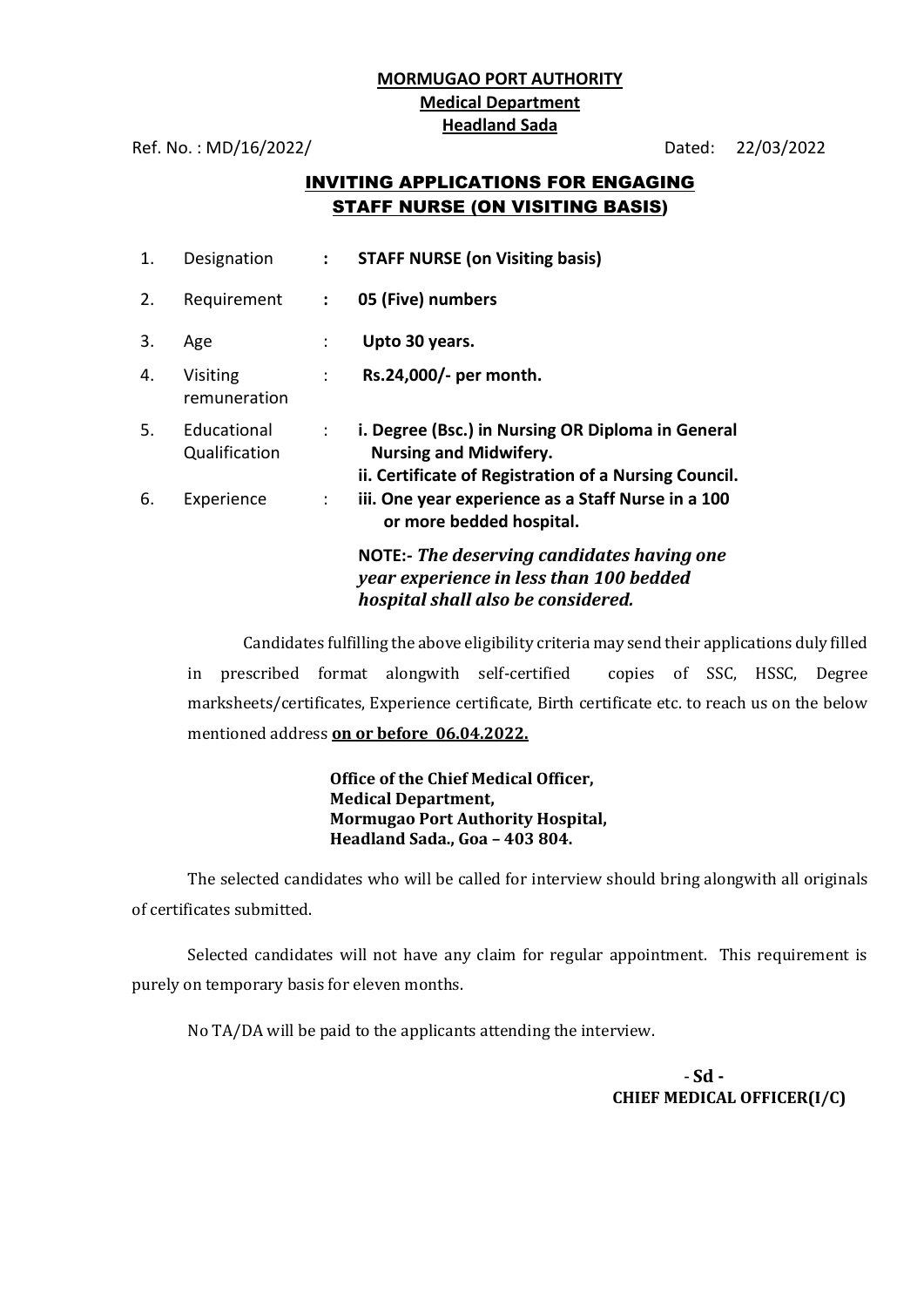No.: MD/16/2022/ 22/03/2022

#### **OFFER OF TEMPORARY ENGAGEMENT**

**\_\_\_\_\_\_\_\_\_\_\_\_\_\_\_\_\_\_\_** is hereby given offer for enlistment as **"Staff Nurse" (on Visiting Basis**), for empanelment in MPA Hospital, on the terms and conditions stipulated below:-

#### 1. **TENURE OF TEMPORARY ENGAGEMENT** :

The engagement is purely on visiting basis. The engagement will be for a period of 11 months.

#### 2. **WORKING HOURS**:-

- a. He/She shall work in the Medical Department of this Port Authority in accordance with the instructions/directives of the Chief Medical Officer and shall follow the prescribed working timings of the said department. He/She will have to work on shifts, if required by the Administration, and her duty hours shall be, as may be fixed from time to time, by Chief Medical Officer. The working hours will be decided by the Chief Medical Officer.
- b. He/She shall be liable to be posted and shifted wherever the administration considers necessary.
- c. He/She shall be under the administrative control of the Chief Medical Officer of the Mormugao Port Authority and shall act under his supervision or officials assignments authorized by him.
- d. All the facilities available in the Port hospital, should be taken up, without any pretext.

#### 3. **CONSOLIDATED REMUNERATION :**

He/She shall be paid a consolidated remuneration of Rs.24,000/- per month from the date he/she takes over charge of the said assignment. She shall not be entitled for any kind of holidays.

#### 4. **LEAVE FACILITIES :**

He/She will be permitted to avail Casual Leave on pro-rata basis @ of 1.25 day for each completed calendar month of temporary engagement. CL will be sanctioned by the Sectional Head/Chief Medical Officer.

#### **5. EMERGENCY CALLS** :

He/She should reside in the municipal limits of Mormugao and make herself available for emergency calls and any other assignments as may be required from time to time.

#### **6. REMUNERATION FOR ADDITIONAL CALLS:**

He/She will be compensated for extra working hours at the rates proportionally applicable to her contractual assigned post as under :

i. Night Weightage (for working in night shift) : Rs.125/- per night.

ii. For extra working hours: Rs.120/- per hour.

#### **7. MEDICAL FACILITIES :**

He/She shall be entitled to free medical treatment in the Mormugao Port Authority Hospital during her temporary engagement period to the extent the facilities are available in house for self only.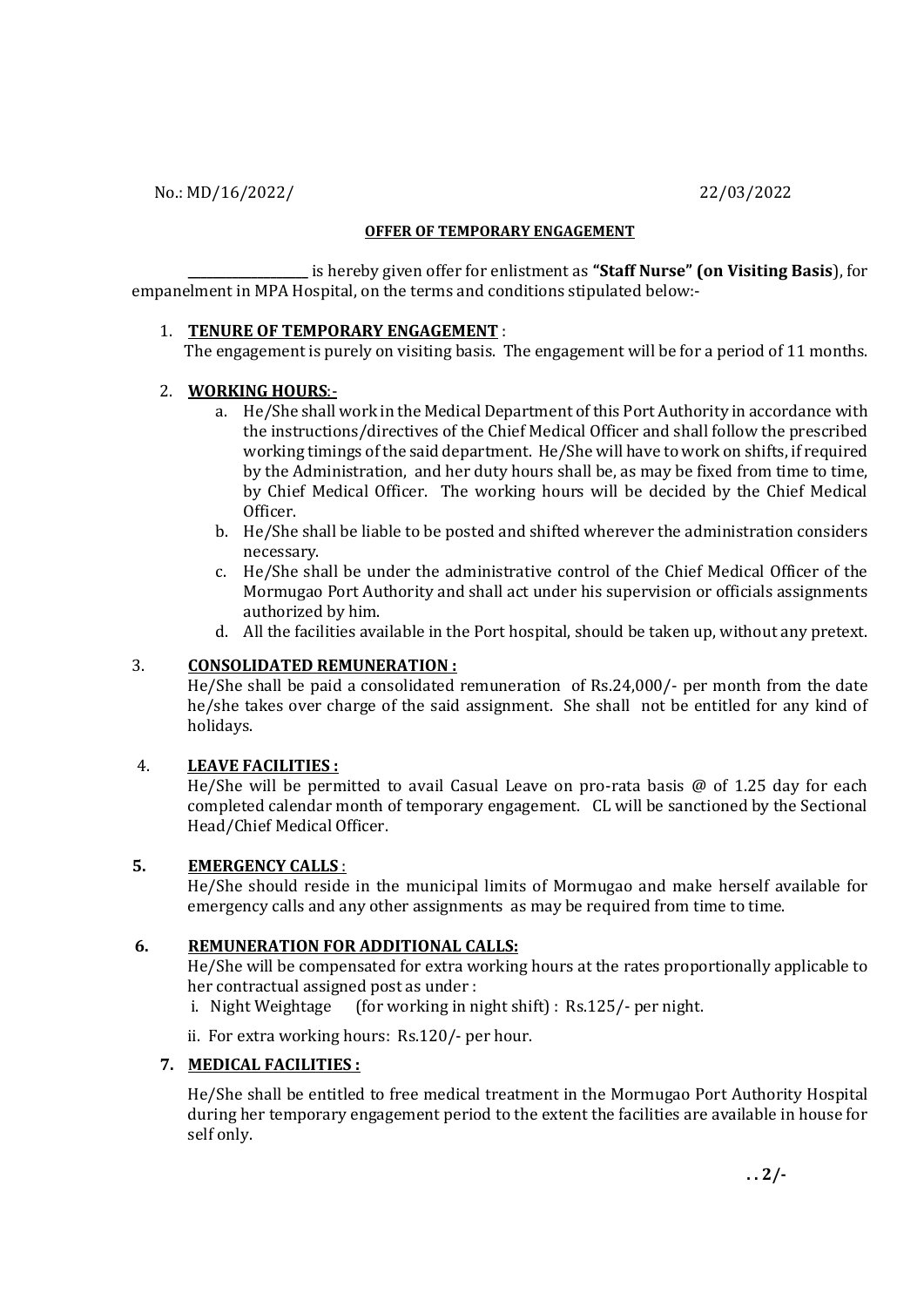Subject to availability, He/she shall be provided Port dormitory/Type 'A' Qtrs.(on request) accommodation, upon recovery of necessary licence fees as applicable from time to time and he/she should immediately vacate the port quarter on expiry of the contract, without any notice. In the event of overstay in Port quarter, she will be liable to pay double the standard rent/penal rent.

#### **9. TRANSPORT CHARGES** :

He/She should make his/her own conveyance to visit Port Hospital. He/She shall not be provided with any transport nor transport charges for attending the assignment either on her visiting days or beyond visiting hours.

#### **10. TA/DA FOR TOUR TRAVEL:**

 For the purpose of the work, as and when she is required to be deputed on official tour, she will be entitled to draw TA/DA as per the entitlement with prior approval of the Competent Authority in each occasion through Chief Medical Officer/MPA.

#### **11. TERMINATION OF THE TEMPORARY ENGAGEMENT**:

 Either side can terminate the temporary engagement by giving one month notice or payment in lieu thereof during the subsistence of the temporary engagement.

#### **12. CLAIM FOR REGULARISATION OF TEMPORARY ENGAGEMENT** :

 The temporary engagement shall not confer on him/her any right or claim for regularization in the Port services against any vacant post whatsoever.

#### **13. OTHER SERVICE BENEFITS** :

He/She shall not be entitled to any other service benefits as applicable to other regular employees of the Port other than those mentioned above.

#### **14. SETTLEMENT OF DISPUTES** :

 In the event of any disputes, arising out of this temporary engagement, the interpretation and decision of the Dy. Chairman of the Mormugao Port Authority, will be final and binding.

#### **15. INCOME TAX:**

Income tax deductions will be made as per the Income tax provisions applicable to salaried employee.

If this offer is acceptable to him/her, she should communicate him/her acceptance in writing in the attached form on or before \_\_\_\_\_\_\_\_\_\_\_\_\_\_\_\_\_\_\_\_\_ to the undersigned, to refer for medical examination. If he/she fails to report within the stipulated time limit, it will be presumed that he/she is not interested in the same.

> - **Sd - CHIEF MEDICAL OFFICER(I/C)**

**To,**

**\_\_\_\_\_\_\_\_\_\_\_\_\_\_\_\_\_\_\_\_\_\_\_\_\_\_\_\_, \_\_\_\_\_\_\_\_\_\_\_\_\_\_\_\_\_\_\_\_\_\_\_\_\_\_\_\_,**

**\_\_\_\_\_\_\_\_\_\_\_\_\_\_\_\_\_\_\_\_\_\_\_\_\_\_\_\_.**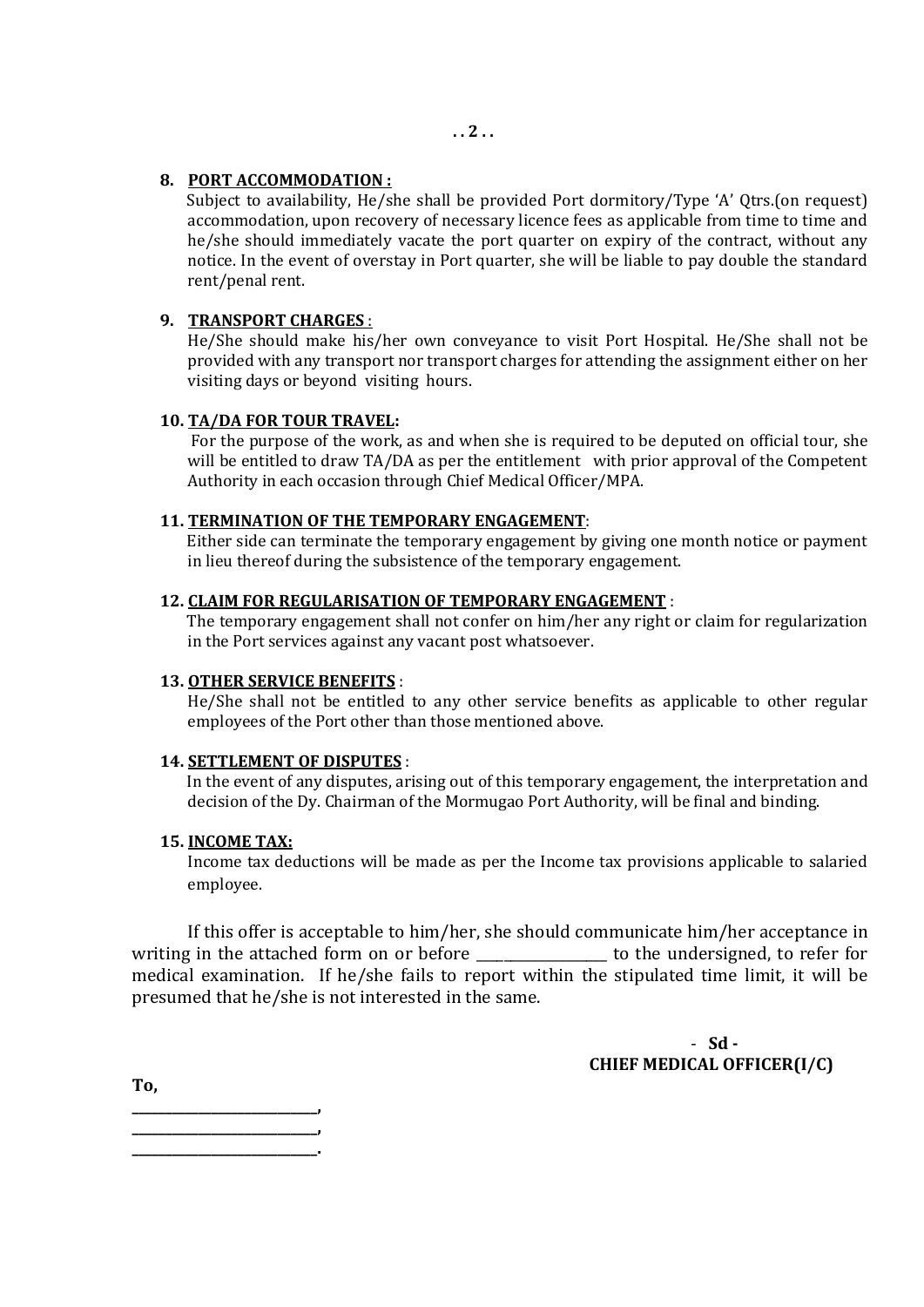## **MORMUGAO PORT AUTHORITY MEDICAL DEPARTMENT**

Application no. \_\_\_\_\_\_

| <b>APPLICATION FOR ENGAGING AS STAFF NURSE (ON VISITING BASIS)</b> |                                                                                  |  |                                 |  |                                          |  |                           |  |
|--------------------------------------------------------------------|----------------------------------------------------------------------------------|--|---------------------------------|--|------------------------------------------|--|---------------------------|--|
|                                                                    | 1 Name of the Candidate<br>(IN BLOCK LETTERS)                                    |  |                                 |  |                                          |  | <b>Candidate Photo</b>    |  |
|                                                                    | 2 Mailing Address                                                                |  |                                 |  |                                          |  |                           |  |
|                                                                    |                                                                                  |  |                                 |  |                                          |  |                           |  |
|                                                                    | Date of Birth<br>Age (as on 06/04/2022) _______ years                            |  |                                 |  |                                          |  |                           |  |
|                                                                    | 4                                                                                |  |                                 |  |                                          |  |                           |  |
| 5                                                                  | <b>Details of Educational Qualifications (ACADEMIC &amp; PROFESSIONAL)</b>       |  |                                 |  |                                          |  |                           |  |
|                                                                    | Qualifications                                                                   |  | <b>University / Institution</b> |  | <b>Marks</b><br>obtained<br>(Percentage) |  | <b>Year of</b><br>passing |  |
|                                                                    | S.S.C.E.                                                                         |  |                                 |  |                                          |  |                           |  |
|                                                                    | <b>H.S.S.C.</b>                                                                  |  |                                 |  |                                          |  |                           |  |
|                                                                    | <b>Gen. Nursing &amp; Midwifery</b>                                              |  |                                 |  |                                          |  |                           |  |
|                                                                    | <b>B.Sc. in Nursing</b>                                                          |  |                                 |  |                                          |  |                           |  |
| 6                                                                  | Nursing Council Registration No. ___________ Issuing Authority _________________ |  |                                 |  |                                          |  |                           |  |